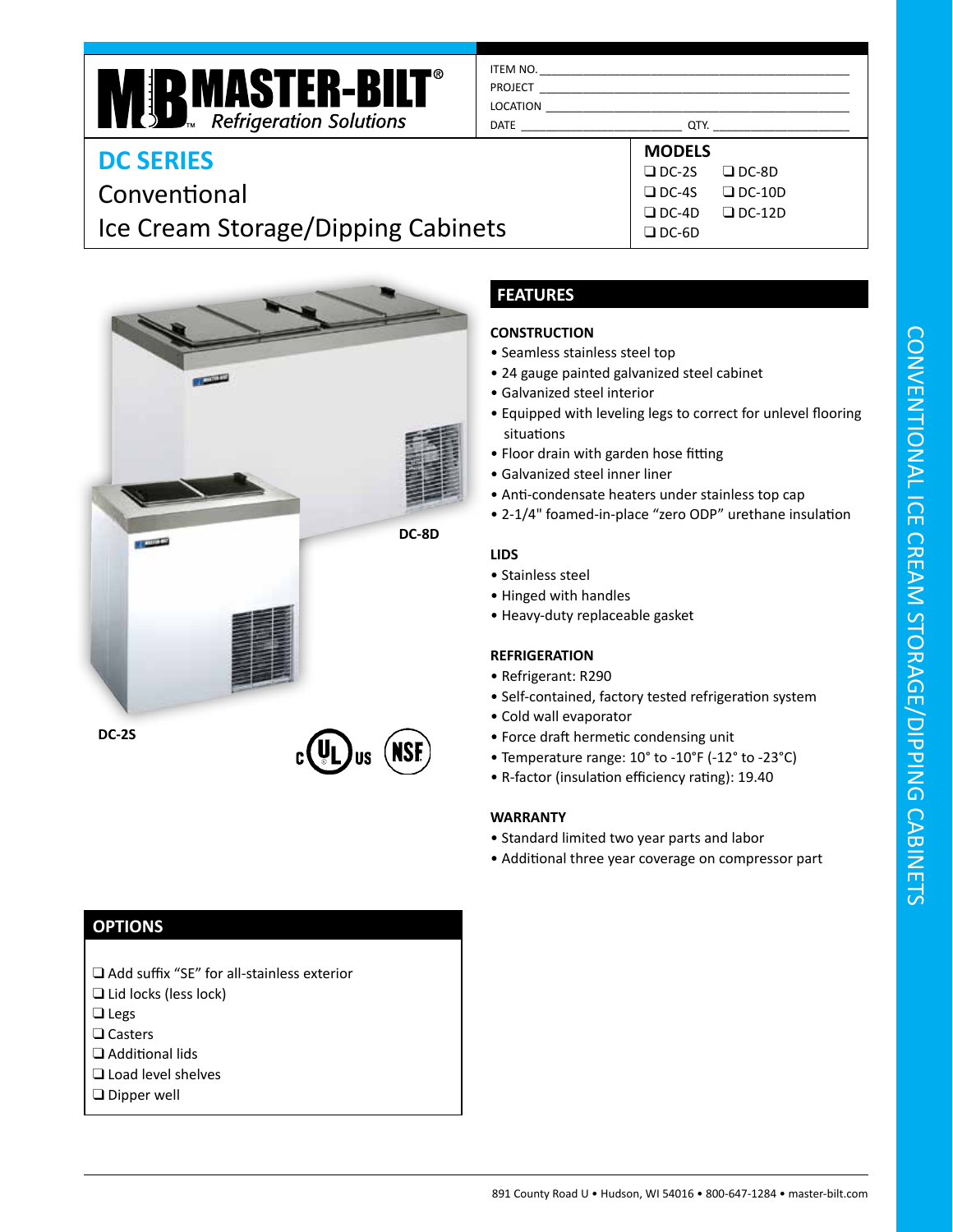### **TECHNICAL SPECIFICATIONS**

**RIB MASTER-BILT** 

| <b>Models</b>                     | <b>DC-2S</b>     | DC-4D          | DC-4S          | DC-6D         | DC-8D         | <b>DC-10D</b> | <b>DC-12D</b> |
|-----------------------------------|------------------|----------------|----------------|---------------|---------------|---------------|---------------|
| Crated Weight (lbs) (kg)          | 220(100)         | 220 (99)       | 280 (125)      | 275 (124)     | 365 (164)     | 430 (194)     | 490 (221)     |
| Crated Height (in) (mm)           | 40 (1016)        | 40 (1016)      | 40 (1016)      | 45 (1143)     | 45 (1143)     | 50 (1270)     | 45 (1143)     |
| Crated Width (in) (mm)            | 36 (914)         | 45 (1143)      | 60 (1524)      | 60 (1524)     | 70 (1778)     | 80 (2032)     | 104 (2642)    |
| Crated Depth (in) (mm)            | 24 (610)         | 40 (1016)      | 24 (610)       | 40 (1016)     | 40 (1016)     | 40 (1016)     | 40 (1016)     |
| Interior Height (in) (mm)         | 27 (686)         | 27 (686)       | 27 (686)       | 27 (686)      | 27 (686)      | 27 (686)      | 27 (686)      |
| Interior Display Width (in) (mm)  | 27-1/4 (692)     | 26 (660)       | 49-3/8 (1254)  | 38-3/8 (975)  | 49-3/8 (1254) | 62 (1575)     | 80 (2032)     |
| Interior Storage Width (in) (mm)  | $14-1/4(362)$    | 13 (330)       | 36-3/8 (924)   | $25-3/8(645)$ | 36-3/8 (924)  | 49 (1245)     | 67 (1702)     |
| Can Capacity Display*             | 3                | 5              | 6              | 8             | 11            | 14            | 18            |
| Can Capacity Storage*             | $\mathbf{1}$     | $\overline{2}$ | $\overline{4}$ | 5             | 8             | 11            | 15            |
| Interior Depth (in) (mm)          | 16-1/2 (419)     | $25-1/2(648)$  | 16-1/2 (419)   | $25-1/2(648)$ | $25-1/2(648)$ | $25-1/2(648)$ | 25-1/2 (648)  |
| Overall Height (in) (mm)          | $34-1/8(867)$    | 34-1/8 (867)   | 34-1/8 (867)   | $34-1/8(867)$ | 34-1/8 (867)  | $34-1/8(867)$ | $34-1/8(867)$ |
| Overall Width (in) (mm)           | 31-7/8 (800)     | 30-5/8 (778)   | 54 (1372)      | 43 (1092)     | 54 (1372)     | 66-5/8 (1692) | 84-5/8 (2149) |
| Overall Depth (in) (mm)           | $21 - 1/8$ (537) | $30-1/8(765)$  | $21-1/8(537)$  | $30-1/8(765)$ | 30-1/8 (765)  | $30-1/8(765)$ | $30-1/8(765)$ |
| Gross Cubage (CuFt) (L)           | 5.2(147)         | 7.6(215)       | 11.0(28)       | 12.5(31)      | 17.3 (43)     | 22.0(55)      | 29.1 (73)     |
| <b>Condensing Unit Size</b>       | $1/4$ HP         | $1/4$ HP       | $1/4$ HP       | $1/4$ HP      | $1/3$ HP      | $1/3$ HP      | $1/3$ HP      |
| Refrigerant                       | R290             | R290           | R290           | R290          | R290          | R290          | R290          |
| <b>Electrical Characteristics</b> | 115/60/1         | 115/60/1       | 115/60/1       | 115/60/1      | 115/60/1      | 115/60/1      | 115/60/1      |
| <b>NEMA Plug Configuration</b>    | $5-15P$          | $5-15P$        | $5-15P$        | $5-15P$       | $5-15P$       | $5-15P$       | $5-15P$       |
| <b>Total Amp Draw</b>             | 2.1              | 2.7            | 3.2            | 3.2           | 3.6           | 5.4           | 5.9           |

\*Can capacities in 9-1/2" diameter, 3 gallon cans







**PLAN VIEW ELEVATION VIEW SIDE VIEW**